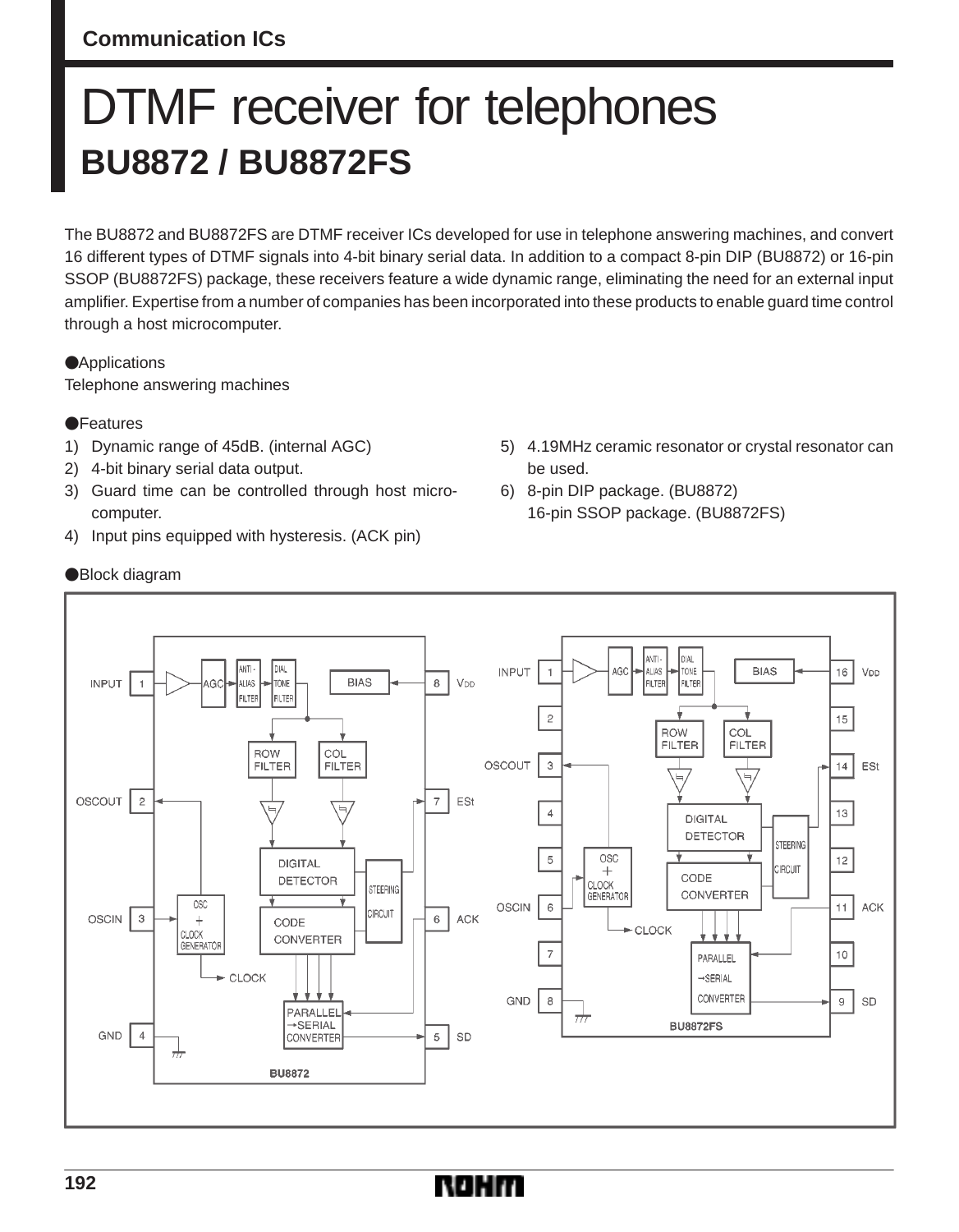#### ● Absolute maximum ratings (Ta=25°C)

| Parameter             |                 | Symbol                | Limits                        | Unit |
|-----------------------|-----------------|-----------------------|-------------------------------|------|
| Power supply voltage  |                 | V <sub>DD</sub>       |                               | ٧    |
| Input voltage         |                 | <b>V<sub>IN</sub></b> | $GND - 0.3 - VDD + 0.3$       | ν    |
| Output voltage        |                 | <b>VOUT</b>           | $GND - 0.3 \sim V_{DD} + 0.3$ | ν    |
| Power dissipation     | <b>BU8872</b>   |                       | $500*1$                       |      |
|                       | <b>BU8872FS</b> | Pd                    | 650 *2                        | mW   |
| Operating temperature |                 | Topr                  | $-40 - +85$                   | ົໂ   |
| Storage temperature   |                 | Tsta                  | $-55 - +125$                  | ົົ   |

\*1 Reduced by 5mW for each increase in Ta of 1℃ over 25℃.

\*2 Reduced by 6.5mW for each increase in Ta of 1℃ over 25℃.

#### ●Recommended operating conditions (Ta=25°C)

| Parameter                       | Symbol | Limits        | Unit |
|---------------------------------|--------|---------------|------|
| Power supply voltage            | VDD    | $4.50 - 5.50$ |      |
| Oscillation frequency           | fosc   | 4.194304      | MHz  |
| Oscillation frequency deviation | ∆fosc  | $*3$          | %    |

\*3 Recommended ceramic resonators:

| <b>MURATA MFG.:</b> | CSA4.19MG CST4.19MGW213                  |
|---------------------|------------------------------------------|
|                     | Matsushita Electric: EFOEN4194 EFOEC4194 |
| TDK:                | FCR4.19M5 FCR4.19MC5                     |
| KYOCERA:            | KBR-4.19MSK KBR-4.19MKS                  |
| Fujitsu:            | FAR - C4□B - 04194 - K00                 |
| ROHM:               | SFR3AU 4194                              |

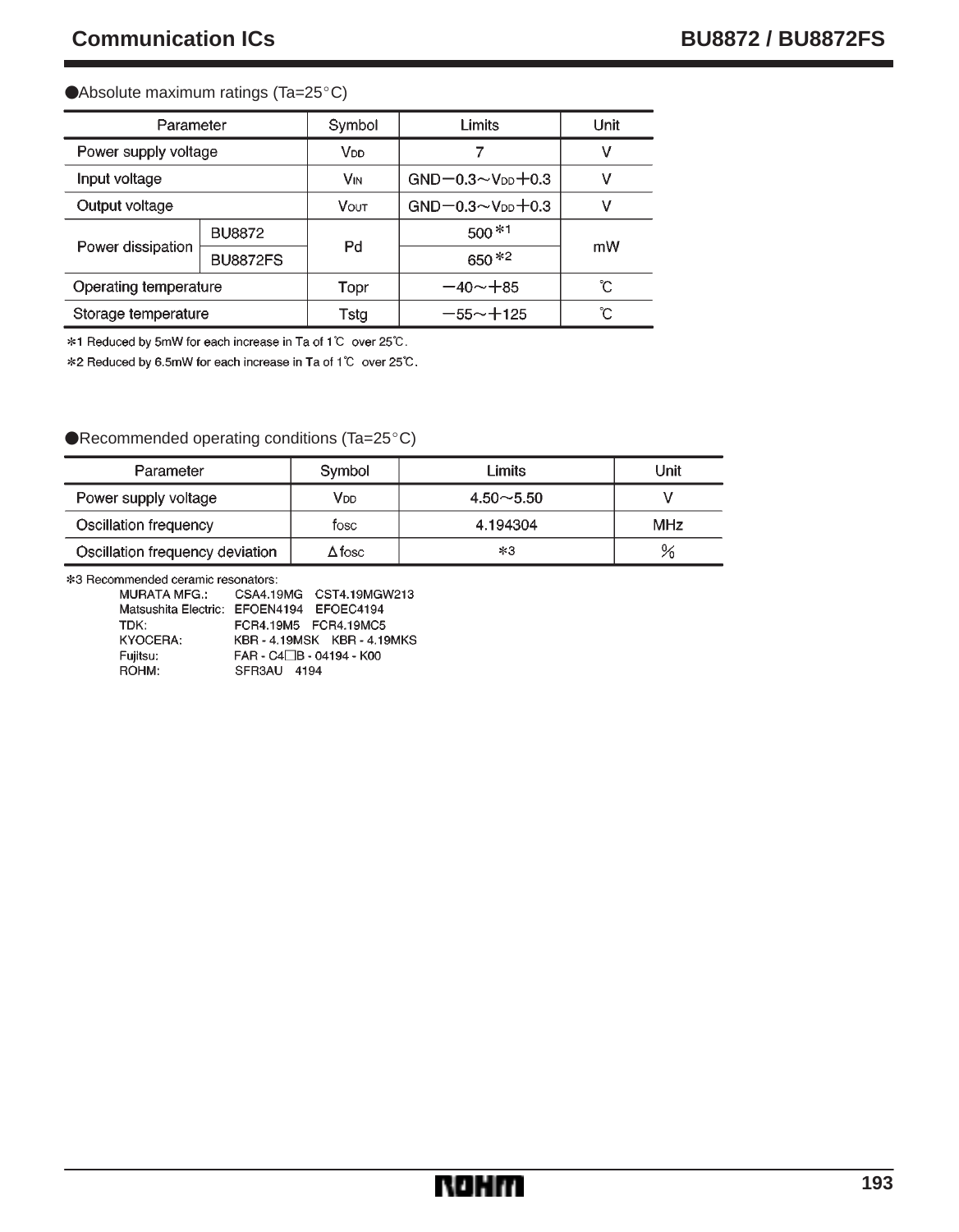#### Electrical characteristics

DC characteristics (unless otherwise noted, Ta=25°C, VDD=5.0V)

| Parameter                            | Symbol      | Min.                                  | Typ. | Max.      | Unit | Conditions                     |
|--------------------------------------|-------------|---------------------------------------|------|-----------|------|--------------------------------|
| Supply current                       | <b>l</b> op | 1.0                                   | 3.4  | 4.4       | mA   | Operating state                |
| Input high level voltage             | Vн          | $ {\mathsf V}_{\mathsf{DD}}\!=\!0.8 $ | —    | Vod       | ٧    | ACK pin                        |
| Input low level voltage              | VIL         | <b>GND</b>                            | —    | $GND+0.8$ | ٧    | ACK pin                        |
| Input high level current             | Ιн          |                                       | 0.1  | 1.0       | μA   | ACK pin                        |
| Input low level current              | Iщ          |                                       | 0.1  | 1.0       | μA   | ACK pin                        |
| Pin 1 input impedance                | Zн          | 10                                    | 30   | 50        | kΩ   | $\nu$ in = dBm. fin = kHz      |
| Output saturation high level voltage | <b>V</b> он | 4.6                                   | –    |           | ٧    | $I_{OH} = 0.4$ mA $*4$         |
| Output saturation low level voltage  | Vol         |                                       |      | 0.4       | ٧    | $I_{OL}$ = mA $*$ <sup>4</sup> |

#### AC characteristics (unless otherwise noted, Ta=25°C, VDD=5.0V)

| Parameter                      |          | Symbol      | Min.         | Typ.  | Max. | Unit          | Conditions                  | $\nu$ in |
|--------------------------------|----------|-------------|--------------|-------|------|---------------|-----------------------------|----------|
|                                |          |             |              |       |      |               |                             | (dBm)    |
| Valid input level range        |          | VIV         | $-42$        |       | 3    | dBm           | $*2,3$                      |          |
| Dual tone                      | Positive | <b>VTWP</b> |              |       | 6    | dB            | $*3$                        | $-15$    |
| level difference               | Negative | <b>VTWN</b> |              |       | 6    | dB            | $*3$                        | $-15$    |
| Frequency detection            |          | <b>BWA</b>  | $±1.5\%±2Hz$ |       |      |               | $*4$                        | $-27$    |
| Frequency rejection            |          | <b>BWR</b>  |              |       | ±4   | $\frac{9}{6}$ | $*4$                        | $-27$    |
| 3rd tone tolerance             |          | TTT         |              |       | $-6$ | dB            | $*4,5$                      | $-27$    |
| Noise tolerance                |          | ΤN          |              | $-12$ |      | dB            |                             | $-27$    |
| Dial tone tolerance            |          | TDT         |              | 14    | 7    | dB            | $*6$                        | $-27$    |
| Signal presence detection time |          | tDP         | 5            | 12    | 20   | ms            |                             | $-27$    |
| Signal absence detection time  |          | tDA         | 0.5          | 5     | 15   | ms            |                             | $-27$    |
| Data shift rate                |          | fDS         |              |       |      | <b>MHz</b>    | ACK Duty $40\nthicksim50\%$ |          |
| Output delay time              |          | tPAD        |              | 70    | 150  | ns            | $ACK \rightarrow SD$        |          |
| Setup time                     |          | tDL         | 0            |       |      | ns            |                             |          |
| Hold time                      |          | tDH         | 30           | 60    |      | ns            |                             |          |

\*1 Applies to ESt pin and SD pin.

\*2 A DTMF signal is input, and the voltage level of the single tone component is set as VIV.

\*3 Specified for a DTMF signal with a frequency deviation at the maximum standard frequency  $\pm$ 0.73%.

\*4 No difference in level between the two tones.

\*5 Composite signal consisting of DTMF signals and the third harmonics of each input.

\*6 Specified for signals of 350 Hz and 440 Hz (±2%).

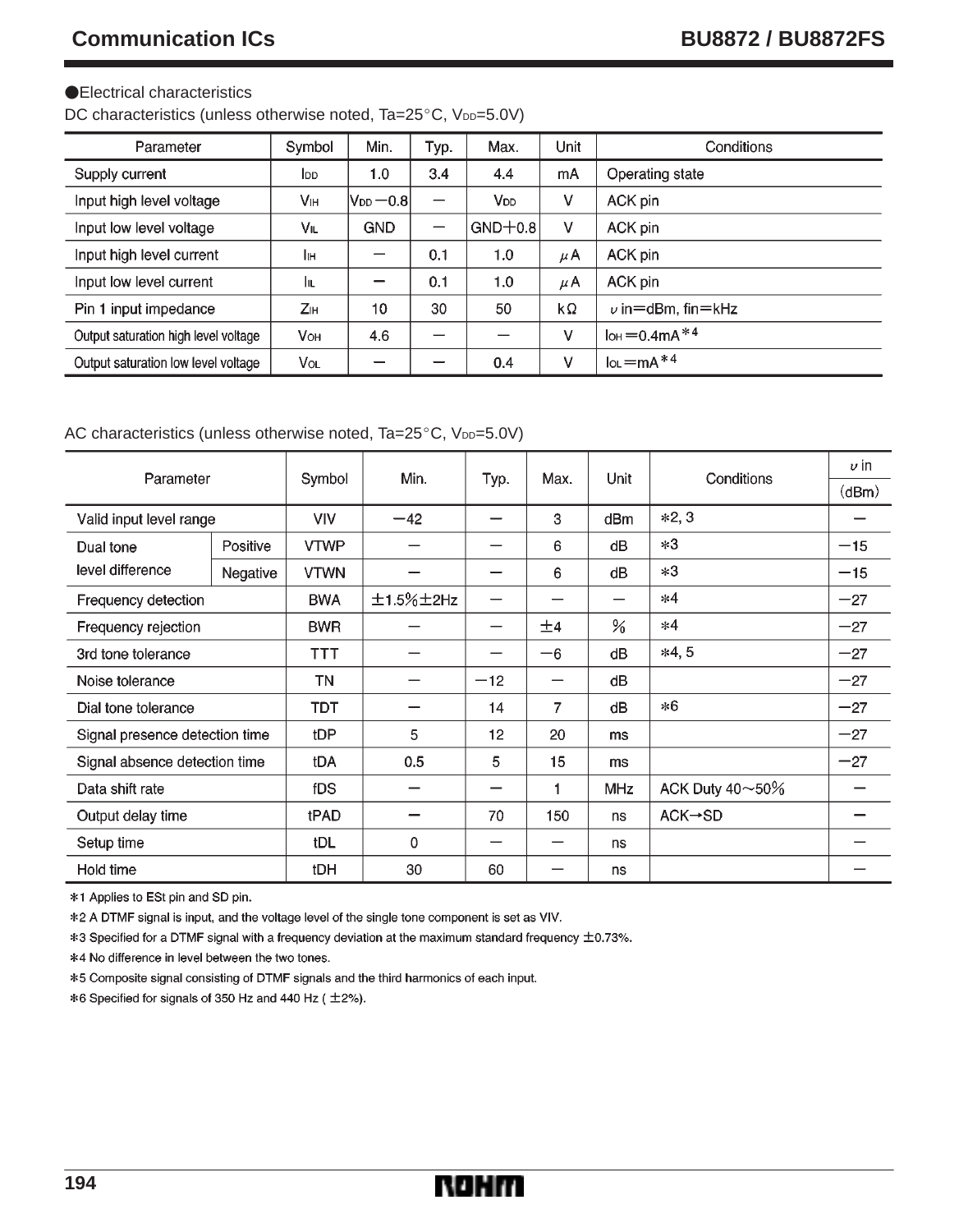#### **•**Pin descriptions

| Pin No.<br><b>BU8872</b> | Pin No.<br><b>BU8872FS</b>       | Pin name        | Function                                                                                                                                                                                                                                                                                                                                  |  |
|--------------------------|----------------------------------|-----------------|-------------------------------------------------------------------------------------------------------------------------------------------------------------------------------------------------------------------------------------------------------------------------------------------------------------------------------------------|--|
| 1                        | 1                                | <b>INPUT</b>    | This is the audio signal input pin, and should be coupled.                                                                                                                                                                                                                                                                                |  |
| $\overline{2}$           | 3                                | <b>OSCOUT</b>   | This is the output pin for the internal oscillator.                                                                                                                                                                                                                                                                                       |  |
| 3                        | 6                                | <b>OSCIN</b>    | This is the input pin for the internal oscillator. Connect a 4.194304 MHz<br>ceramic or crystal resonator between this pin and OSCOUT, or use input<br>from an external oscillator.                                                                                                                                                       |  |
| 4                        | 8                                | <b>GND</b>      | This is the ground pin.                                                                                                                                                                                                                                                                                                                   |  |
| 5                        | 9                                | <b>SD</b>       | This is the serial data output pin. If a series of pulses is input to the ACK pin<br>while the ESt pin is HIGH, the SD output pin outputs a 4-bit binary code<br>corresponding to the DTMF signal shown in Table 1.                                                                                                                       |  |
| 6                        | 11                               | <b>ACK</b>      | This is the acknowledgement pulse input pin. It is equipped with hysteresis.<br>After the ESt pin goes HIGH, the four consecutive pulses input to the ACK<br>pin cause the 4-bit data corresponding to the DTMF signal of the SD pin<br>output to be output. The rising edge of the first pulse is latched before the<br>data is shifted. |  |
| 7                        | 14                               | <b>ESt</b>      | This is the steering signal output pin. When there is a valid DTMF signal,<br>this pin goes HIGH.                                                                                                                                                                                                                                         |  |
| 8                        | 16                               | V <sub>DD</sub> | This is the power supply pin.                                                                                                                                                                                                                                                                                                             |  |
|                          | 2, 4, 5, 7,<br>10, 12, 13,<br>15 | N.C.            | This is the N.C. pin. It is not connected inside the IC.                                                                                                                                                                                                                                                                                  |  |

Input / output circuits

**INPUT** 





**ACK** 





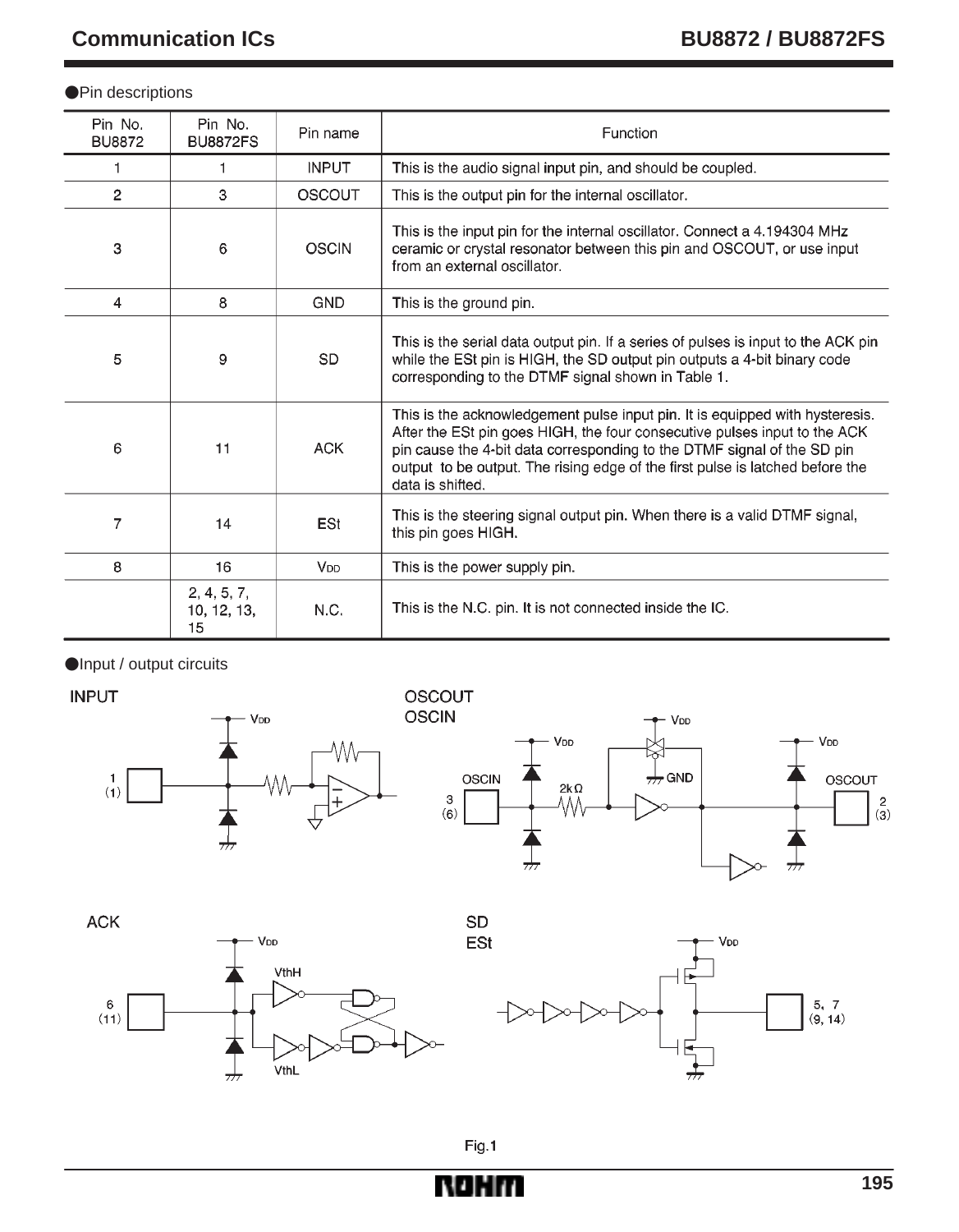## **OCircuit operation**

A DTMF signal is supplied to the INPUT pin and applied to a pair of 6th-order bandpass filters, which separate the DTMF signal into its high (COL) and low (ROW) frequencies. The separated tones are converted into square waves and fed to a digital detector. (See the block diagram.)

The digital detector checks the two tones to see if they are within the valid DTMF frequency bands. If they are, it sends a DETECT signal to the steering circuit, and sends the appropriate column and row address signals to a code converter.

The code converter encodes the received and detected DTMF signal, and outputs an ENABLE signal to the steering circuit.

Based on the DETECT and ENABLE signals, the steering circuit outputs an Early Steering (ESt) signal, which sets the ESt pin to HIGH, indicating that a valid DTMF signal has been detected.

If a series of pulses is input at the ACK pin while ESt is HIGH, a decoded DTMF signal is output to the SD pin as a binary code. (See Figure 2 for the overall timing.)

If a pulse sequence is input at the ACK pin, the data is latched at the rising edge of the first pulse by a parallelserial converter, and at the same time, the LSB is output from the SD pin. Following this, three bits of data are output from the SD pin for each bit of each pulse in the pulse sequence input from the ACK pin. As a result, a total of four bits of data are output for the four pulses. (See Figure 3 for the ACK and SD timing.)

If the pulse sequence input to the ACK pin consists of three or fewer pulses, the next DTMF input cannot be decoded properly. Any ACK pulses in excess of four are ignored until ESt goes HIGH again.

Table 1 shows the format of serial data output from the SD pin.









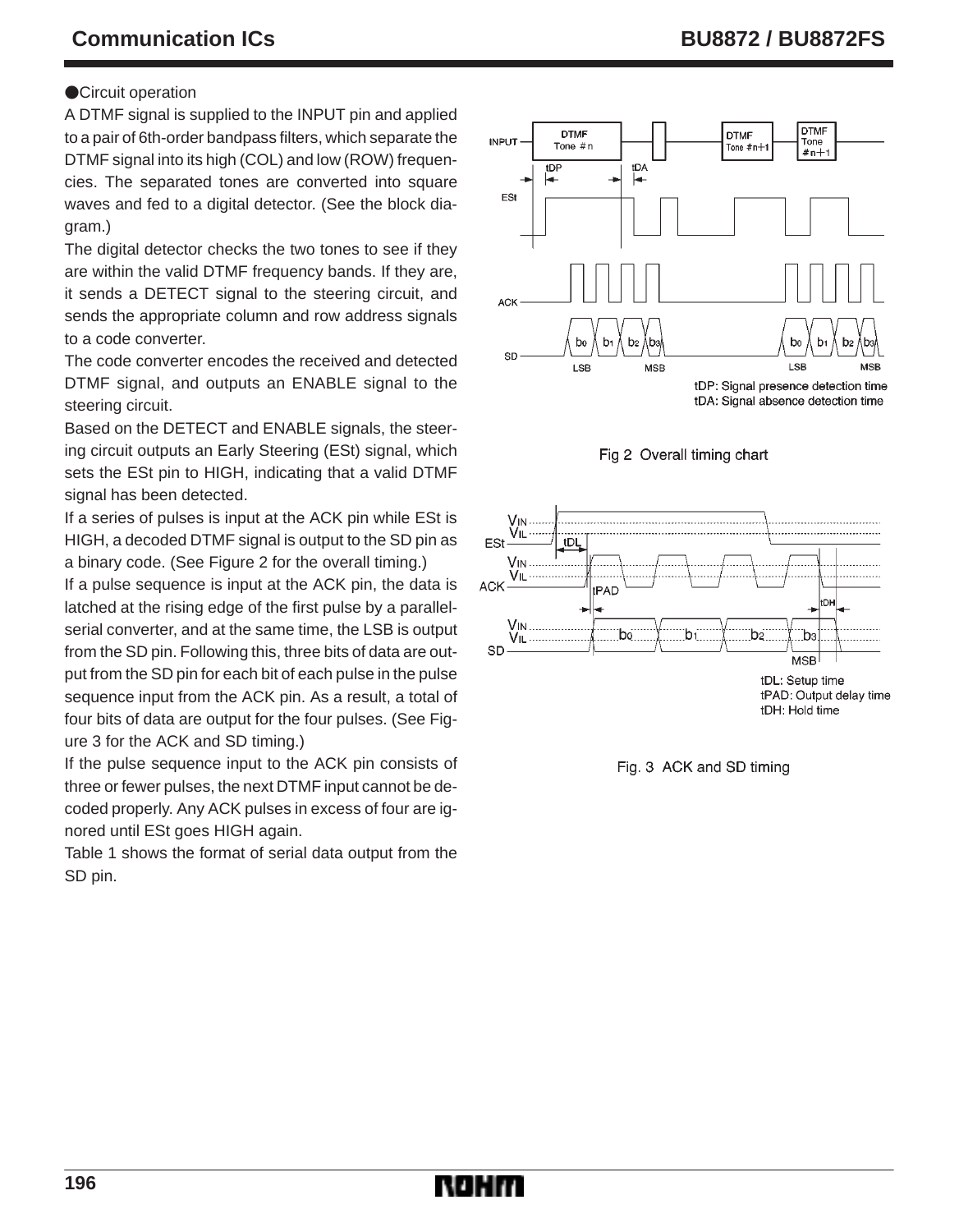| <b>ROW</b><br>[Hz] | COL<br>[Hz] | No.            | bз<br>(MSB) | b <sub>2</sub> | b1 | bo<br>(LSB) |
|--------------------|-------------|----------------|-------------|----------------|----|-------------|
| 697                | 1209        | 1              | 0           | 0              | 0  | 1           |
| 697                | 1336        | $\overline{2}$ | 0           | 0              | 1  | 0           |
| 697                | 1477        | 3              | 0           | 0              | 1  | 1           |
| 770                | 1209        | 4              | 0           | 1              | 0  | 0           |
| 770                | 1336        | 5              | 0           | 1              | 0  | 1           |
| 770                | 1477        | 6              | 0           | 1              | 1  | 0           |
| 852                | 1209        | 7              | 0           | 1              | 1  | 1           |
| 852                | 1336        | 8              | 1           | 0              | 0  | 0           |
| 852                | 1477        | 9              | 1           | 0              | 0  | 1           |
| 941                | 1336        | 0              | 1           | 0              | 1  | 0           |
| 941                | 1209        | $\ast$         | 1           | 0              | 1  | 1           |
| 941                | 1477        | #              | 1           | 1              | 0  | 0           |
| 697                | 1633        | Α              | 1           | 1              | 0  | 1           |
| 770                | 1633        | B              | 1           | 1              | 1  | 0           |
| 852                | 1633        | С              | 1           | 1              | 1  | 1           |
| 941                | 1633        | D              | 0           | 0              | 0  | 0           |

Table 1. Serial data correspondence table

 $0 = "L"$  level  $1 = "H"$  level

Application example

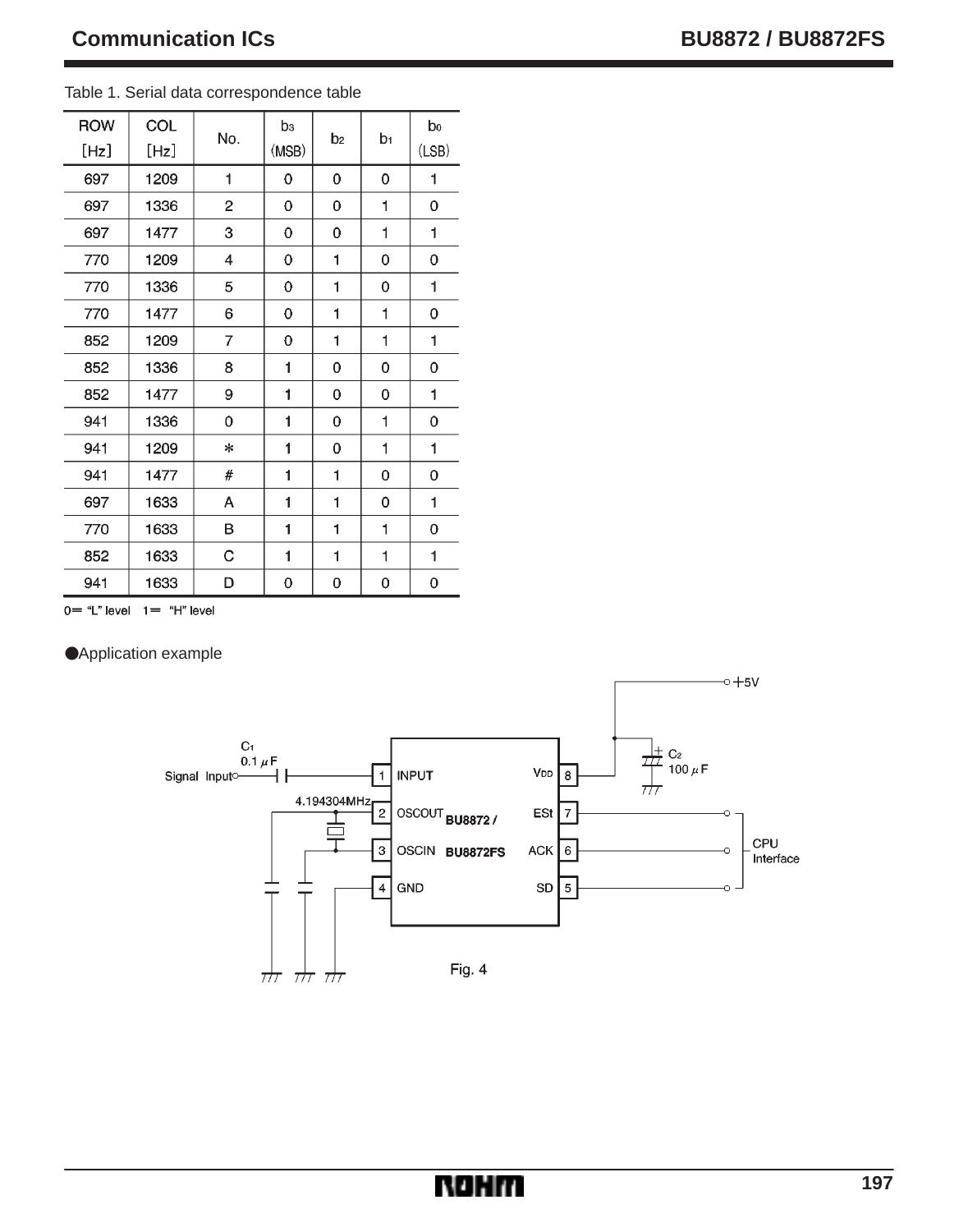# **Communication ICs 6.6 Communication ICs** 6.6 Communication ICs 6.6 Communication ICs

### **Operation notes**

(1) To prevent latch-ups, we recommend inserting a bypass capacitor (a capacitor between  $V_{DD}$  and GND) close to the V<sub>DD</sub> pin of the device.

(2) If using a pin-type ceramic resonator, connect a CH class capacitor between the OSCIN and OSCOUT pins and the GND.

(3) This LSI is not equipped with the power-on reset function. Also, since the internal circuit (flip-flop circuit) becomes unstable at the rising edge of the power supply, the internal circuit is initialized as shown below by the first DTMF sequence received after the rising edge of the power supply. Therefore, input four dummy ACK pulses before the DTMF reception.



## ●Selecting attached components

(1) Power supply components



Fig. 5 Power supply circuit

- $C502$  : This is the V<sub>DD</sub> bypass capacitor, and is normally 100µF.
- JP501 : This is normally shorted. To test the current consumption of the IC, insert a DC ammeter in place of JP501.
- (2) Oscillation components



Fig. 6 Oscillation circuit

X501, C551, and C552 : Use a crystal or ceramic resonator with an oscillation frequency of 4.194304MHz. If using a ceramic resonator, there may be problems with the precision of the oscillation frequency, so we recommend using one of the ceramic resonators listed below.

|         | X501                 | C <sub>551</sub> | C552                  |
|---------|----------------------|------------------|-----------------------|
|         | Murata CSA4.19MG     | 30 <sub>pF</sub> | 30 <sub>pF</sub>      |
|         | CST4.19MGW213        |                  | (internal capacitors) |
|         | Matsushita EFOEN4194 | 33pF             | 33 <sub>pF</sub>      |
|         | FFOFC4194            |                  | (internal capacitors) |
|         | TDK FCR4.19M5        | 33pF             | 33 <sub>pF</sub>      |
|         | FCR4.19MC5           |                  | (internal capacitors) |
|         | Kyocera KBR-4.19MSK  | 33pF             | 33 <sub>pF</sub>      |
|         | KBR-4.19MKS          |                  | (internal capacitors) |
| Fujitsu | $FAR-C4$             |                  | (internal capacitors) |
|         | B-04194-K00          |                  |                       |
| ROHM    | <b>SFR3AU 4194</b>   |                  | (internal capacitors) |

C591 : If you are using a dedicated resonator designed for DTMF receivers, such as the X501, C551, or C552, capacitor C591 should be left open. If you are injecting an external clock, X501 should be omitted and capacitor C591 used in its place. Typically, this capacitor should be 47nF.

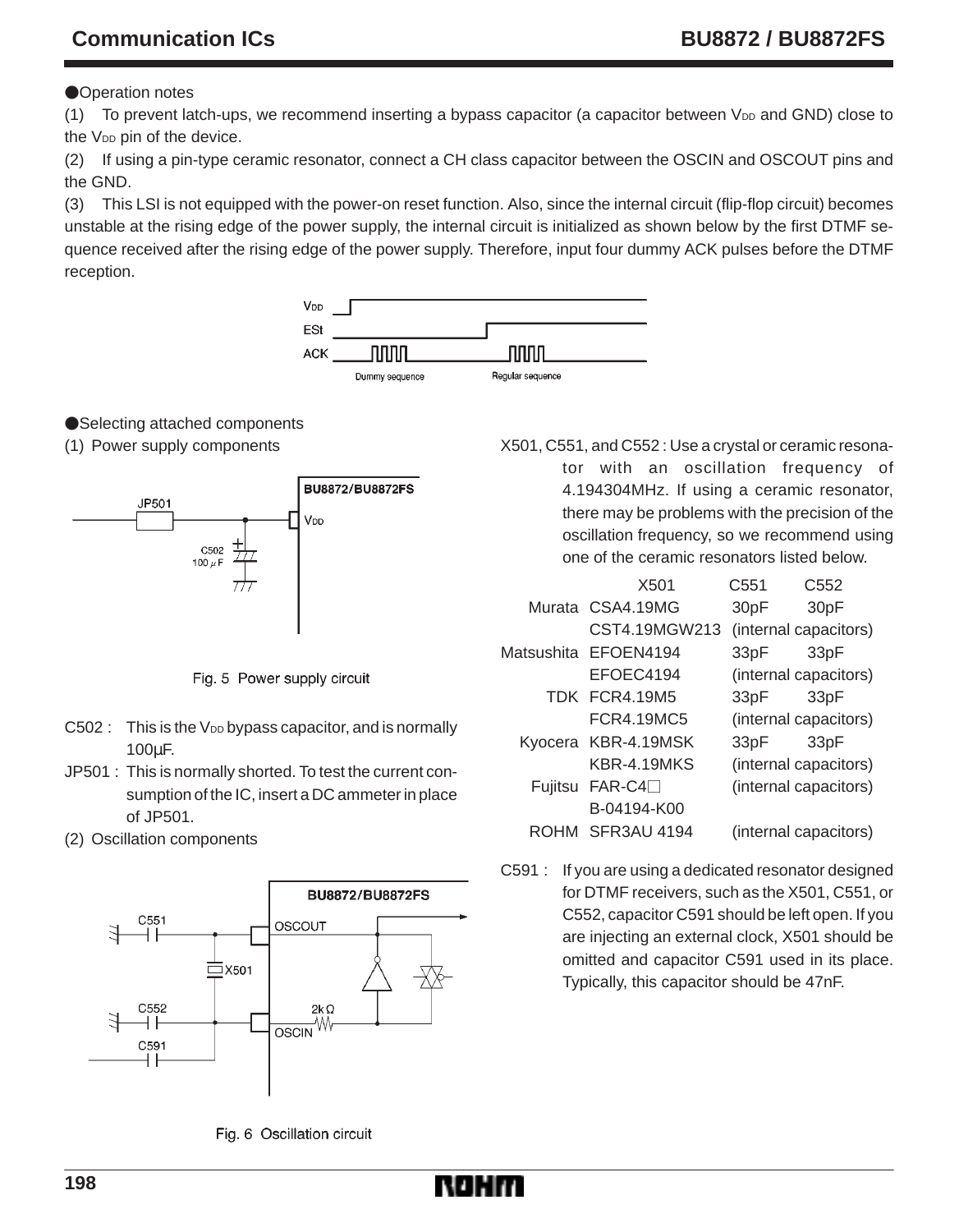## (3) DTMF input





- C501 : This is the DC blocking capacitor. Select a capacitor that will pass DTMF signals (greater than 697Hz) without significantly attenuating the signals.
- JP592 : If DTMF signals are being input directly, both ends should be shorted.
- Use these to increase the sensitivity of the DTMF receiver. C591  $R591 \sim R595$ C592, C593

## (4) ESt output

The ESt guard time is determined by the CPU of the host computer, but to reduce the load on the host computer, the guard time can be set using an external circuit, as shown below.



Fig. 8 Guard time setting circuit

The relation between a momentary falter in the ESt guard time  $(t_{GL})$ , a momentary HIGH level in the ESt quard time (tGH), and the time constant is shown below. Figure 10 shows a timing diagram for quard times.



Fig. 9 Guard time vs. Time constant  $(C \times R)$ 



Fig. 10 Timing indicating guard times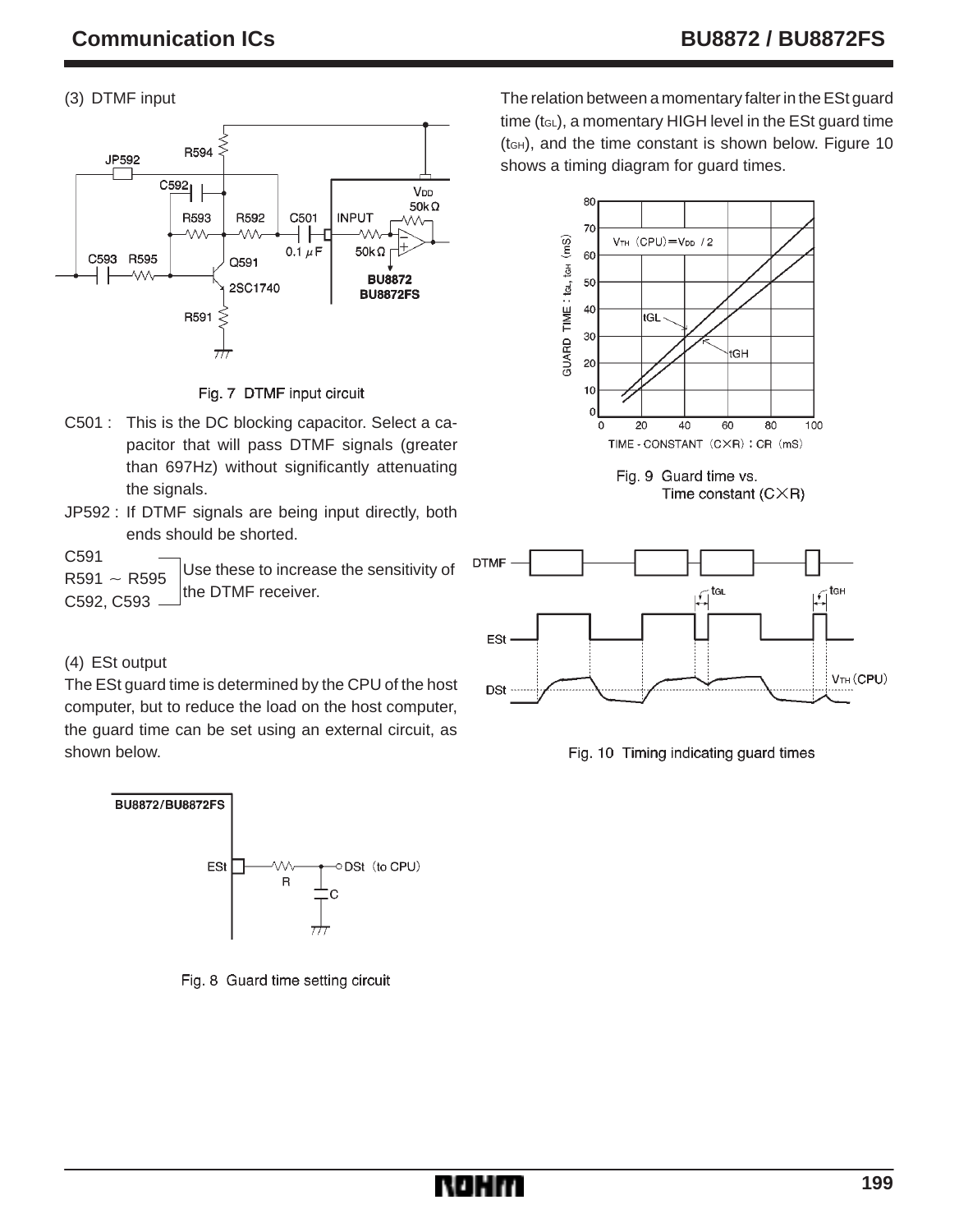#### Electrical characteristic curves